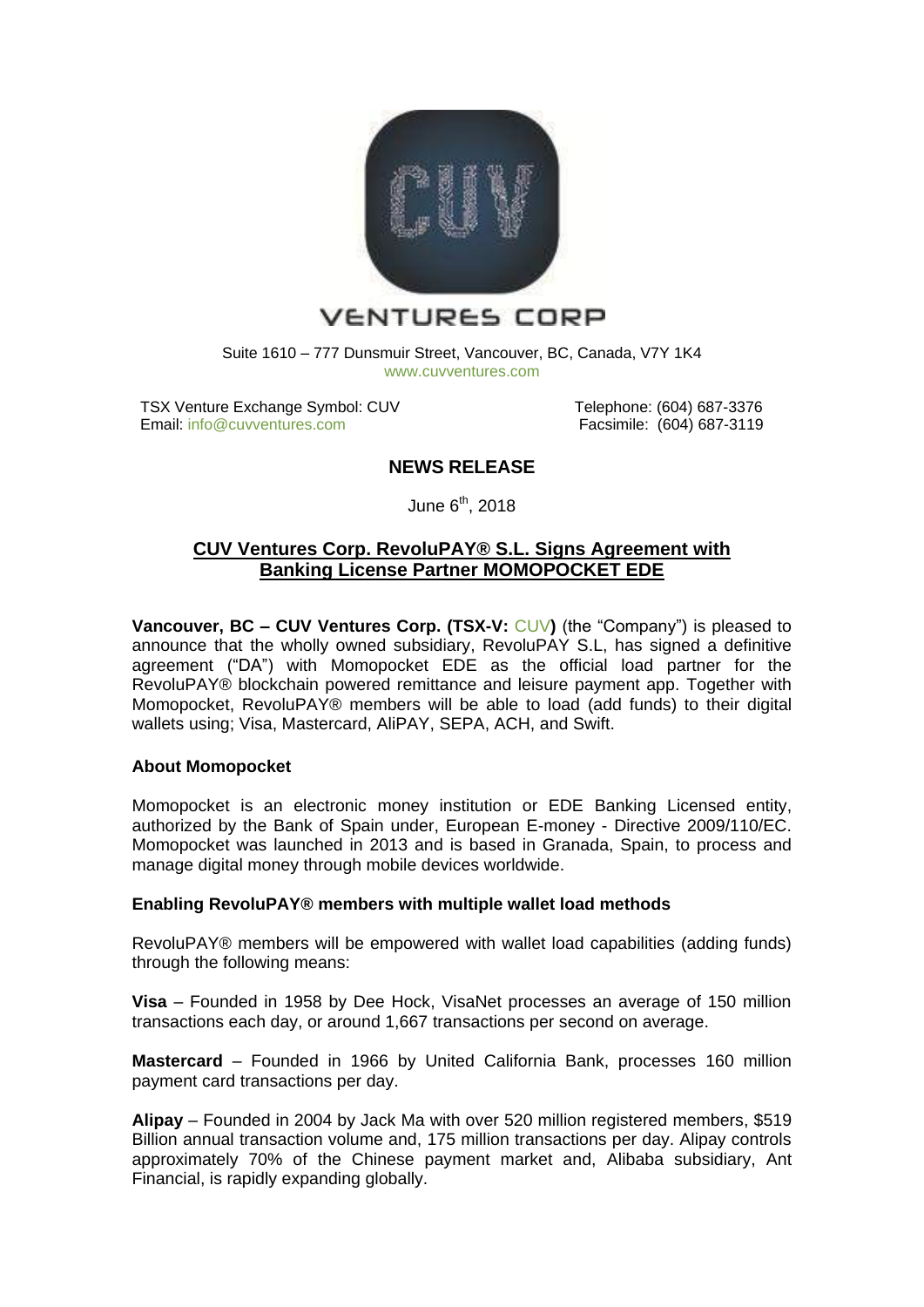**PayPal** – Founded in 1998 by Elon Musk, Peter Thiel, Yu Pan, Max Levchin, Ken Howery, Luke Nosek with over [237 million registered members,](https://www.statista.com/statistics/218493/paypals-total-active-registered-accounts-from-2010/) \$451 Billion annual transaction volume and, 208 million transactions per day. PayPal is available in 200 world markets.

**Instant Transfers ACH** – The Automated Clearing House (ACH) system was developed by the North American financial industry in the early 1970s as an electronic alternative to checks.

**Instant SEPA Transfers** – (Single Euro Payments Area) The SEPA zone comprises 34 countries, including 28 EU member states alongside Iceland, Monaco, Switzerland, Liechtenstein, Norway and San Marino.

**SWIFT Wires** - (Society for Worldwide Interbank Financial Telecommunication) The majority of international interbank messages use the SWIFT network. As of 2015, SWIFT linked more than 11,000 financial institutions in more than 200 countries and territories.

#### **Initial Use Scenarios for RevoluPAY®**

- RevoluPAY® members instantaneously send funds to family and friends, right from their digital wallet, to the recipient member's digital wallet (Remittances)
- RevoluPAY® members can extract local currency at approved country licensee establishments, partner banks or, even home/hotel delivery in certain markets.(Disbursements)
- RevoluPAY® members can shop at approved suppliers for goods and services. (POS)
- RevoluPAY® members can receive and send money amongst other members.(Pier-to-Pier)
- RevoluPAY® members can take advantage of exclusive promotions and obtain rewards.(Rewards)
- RevoluPAY® Merchants can download the app and begin transacting with RevoluPAY® members, face-to-face or, from anywhere in the world.(Merchant)
- RevoluPAY® members who join the RevoluVIP Travel Club , can buy discounted travel services.(Travel)
- RevoluPAY® members who are RevoluCHARGE members, can buy discounted mobile phone credits or top-ups.(Mobile)
- RevoluPAY® members will be allowed to interact with the RevoluFIN lending platform.(Loans)
- RevoluPAY® members who are RevolUTILITY members, can pay their own or, family & friends utility bills in select nations.(Utility Bills)

# **The Future With RevoluPAY®**

A recent study by [Capgemini and BNP Paribas](https://www.capgemini.com/service/world-payments-report-2017-from-capgemini-and-bnp-paribas/) states that Global electronic payments growth will increase on average by 10.9%, with emerging economies adopting faster at 19.6% through to 2020. Emerging economies, those specifically targeted by RevoluPAY®, currently receiving [the most family remittances,](http://www.worldbank.org/en/topic/migrationremittancesdiasporaissues/brief/migration-remittances-data) are expected to grow at three times the rate of mature economies, with Emerging Asia (led by China and India) projected to grow at 30.9%. RevoluPAY® uses a blockchain decentralized and encrypted ledger that ensures secure, efficient, verifiable and permanent way of storing records and other information without the need for intermediaries. Blockchain protocols have a wide variety of uses, including processing transactions, accounting, ID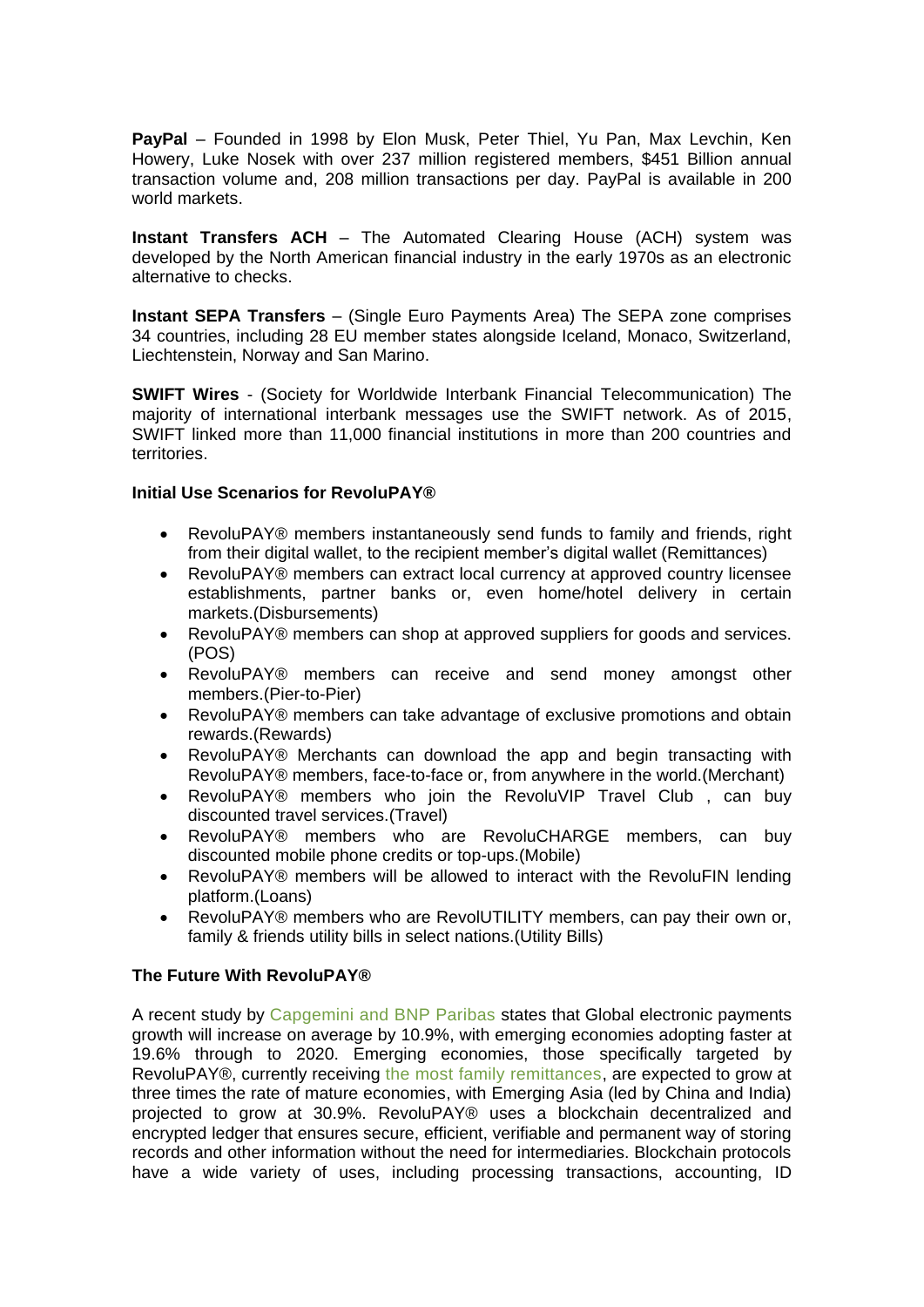verification, proof of ownership, and product or service validation, across a an extensive spectrum of applications. RevoluPAY® intends to disrupt numerous sectors; Travel & Leisure, Remittances, Exchange, POS, Merchant, Rewards, Pay-as-You-Go Mobile, Utility Bills.

### **About CUV Ventures Corp.:**

CUV Ventures Corp. is a multi-asset, multidivisional publicly traded Canadian company deploying advanced technologies in the; Online Travel, Vacation Resort, Mobile Apps, Money Remittance, Invoice factoring, Crypto Mining, Blockchain Systems, and Cryptotoken sectors.

Our flagship technology is RevoluPAY®, the Apple and Android multinational leisure payments and remittance app, powered by blockchain protocols, and aimed at the worldwide + \$595 [billion](http://www.worldbank.org/en/topic/migrationremittancesdiasporaissues/brief/migration-remittances-data) family remittance market.

The ₡CU Coin Cryptotoken, allied to RevoluPAY®, promises to be the coin of choice for remittance senders, travelers and the hospitality industry. Its increasing adoption across several spheres exemplifies its international perspective and future value amongst members.

The company's FinTech division continues to expand into this rapidly emerging segment, in which it; manages, operates and develops end-to-end digital platforms to monetize the blockchain ecosystem across a broad spectrum of leisure related industries, remittances and finance.

A diverse division of the company, named [Cuba Ventures,](http://www.cubaventures.com/) is involved in Caribbean Basin strategic investments. Similar to the United States NASDAQ listed Herzfeld [Fund,](https://www.herzfeld.com/cuba) the focus is to control noteworthy assets related to the Caribbean Basin (including Cuba). The division is comprised of numerous assets. A wholly owned subsidiary **Travelucion** Media is a duly licensed and bonded online travel company, [Amadeus GDS](http://www.amadeus.com/) affiliated, digital and print media powerhouse that specializes in travel marketing, electronic reservations, and online booking solutions. [Travelucion](http://www.travelucion.com/) owns a vast portfolio of web assets consisting of 432 Cubacentric websites in up to 5 languages which generate over 35 million page-views per year and direct traffic to Travelucion's online booking and e-commerce sites and proprietary online booking systems, also customized for white label deployment on third party booking websites for; Cayman Islands, Dominican republic, Aruba, Bahamas, BVI, Belize, Antigua, Jamaica and Cuba, offering bookings for hotels, private residences, car rentals, tours, flights and a variety of other types of specialized travel services.

In 2017, the company acquired equity in the Florida, USA based, licensed and bonded travel agency; International Business & Travel Opportunities, LLC (*IBTO*), a Caribbean Basin focused travel facilitator operating trips in the region (including licensed Cuba trips for Americans).

In 2018, the company acquired equity in the Florida, USA based, Third Circle Publishing LLC, publisher of the esteemed and U.S circulated print and digital magazine [Cuba Trade Magazine.](http://www.cubatrademagazine.com/) CUV Ventures Corp owns an interest in some important print and digital media assets, reaching 10s of millions of consumers globally.

In 2018, the company acquired equity in the Toronto; Canada based, FINTRAC licensed, remittance company, [Duales Inc.](http://www.duales.com/) as part of the RevoluPAY®® remittance app partner network.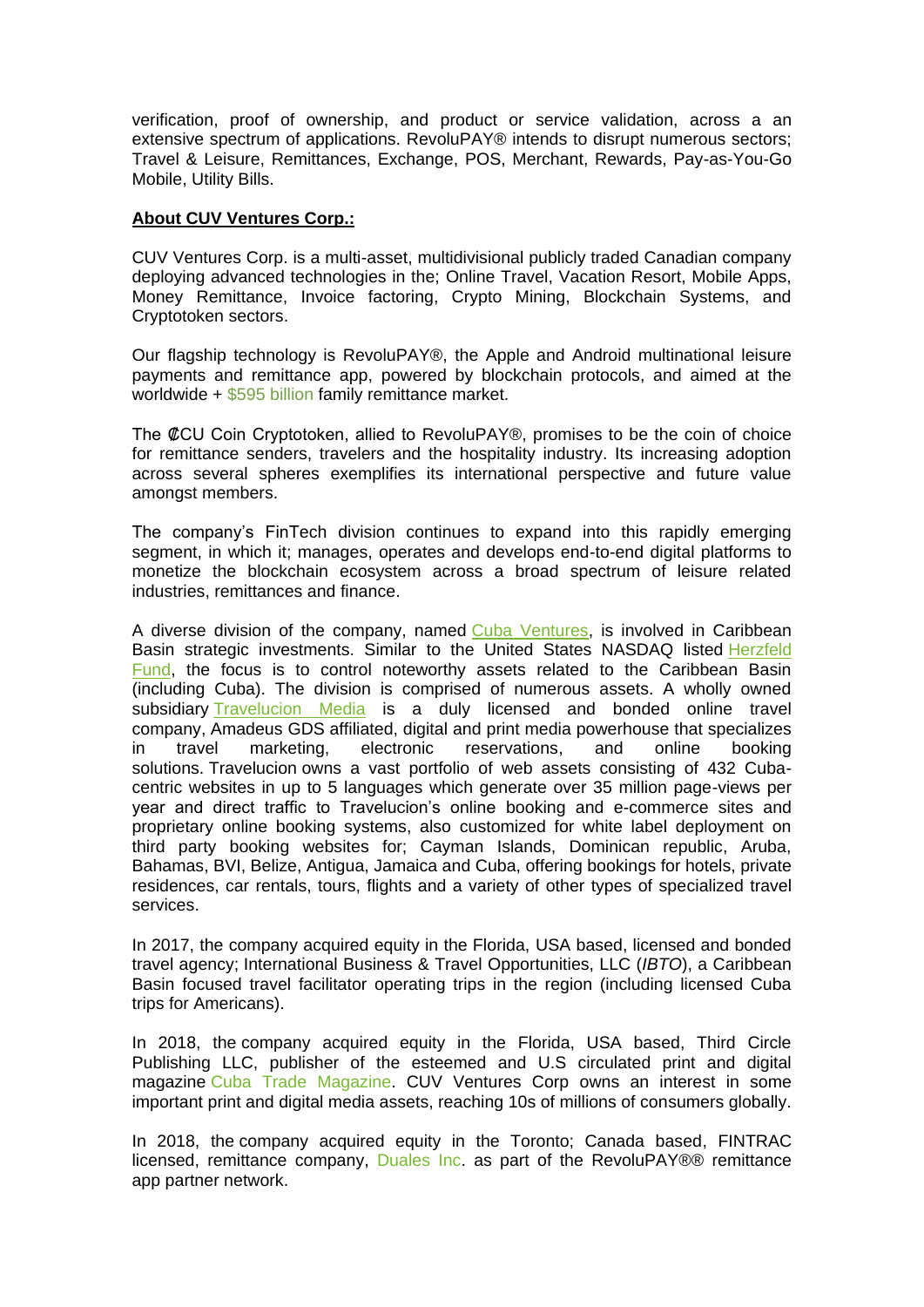In 2018, the company acquired equity in the Miami, USA based, Business advisory/consultant think-tank [Havana Consulting Group,](http://www.thehavanaconsultinggroup.com/) as part of the progressive acquisition of key Cuba related but, non domiciled, businesses.

The Cuba Ventures division consulting team harnesses over 80 years of combined advisor experience in submitting and, obtaining approval, for joint ventures, joint production agreements and import/export permits for foreign enterprises. More recently the company has taken a royalty approach for future agreements between third parties anxious to begin comercial operations with Cuba and, the company's Cuba Consulting Unit.

Through this methodology, the Company is gradually building a potentially valuable "future-ready", non Caribbean (Cuba) domiciled asset base while, in the interim, securing revenue, growth and unique opportunities present in the Caribbean Basin, with an emphasis on the [\\$4 billion](https://wits.worldbank.org/CountryProfile/en/CUB) dollar and rapidly growing Cuban travel and tourism industry, [\\$3 billion factoring](https://wits.worldbank.org/CountryProfile/en/CUB) and [FinTech](http://www.revolufin.com/) sector, [\\$18.6 billion](http://www.worldbank.org/en/topic/migrationremittancesdiasporaissues/brief/migration-remittances-data) Caribbean remittance industry and international corporate consulting for Cuba's estimated [\\$86 Billion annual](https://es.wikipedia.org/wiki/Economía_de_Cuba)  [economy,](https://es.wikipedia.org/wiki/Economía_de_Cuba) which remains an interesting opportunity and, one that this division strives to dominate at every opportunity by acquiring assets that are neither physically domiciled nor associated with entities located in Republic of Cuba but, that have unparalleled future takeover prospects, should the political climate improve.

For further information on CUV Ventures Corp. (TSX-V: CUV) visit the Company's website at [www.cuvventures.com.](http://www.cuvventures.com/) The Company has approximately 123,200,000 shares issued and outstanding.

#### **CUV VENTURES CORP.**

*"STEVE MARSHALL"*

#### **STEVE MARSHALL** CEO

For further information contact myself or: Nick Findler CUV Ventures Corp. Telephone: 604-639-3850 Toll Free: 800-567-8181 Facsimile: 604-687-3119 Email: [info@cuvventures.com](mailto:info@cuvventures.com)

\_\_\_\_\_\_\_\_\_\_\_\_\_\_\_\_\_\_\_\_\_\_\_\_\_\_\_\_\_\_

#### NEITHER THE TSX VENTURE EXCHANGE NOR ITS REGULATION SERVICES PROVIDER (AS THAT TERM IS DEFINED IN POLICIES OF THE TSX VENTURE EXCHANGE) ACCEPTS RESPONSIBILITY FOR THE ADEQUACY OR ACCURACY OF THIS RELEASE.

This release includes certain statements that may be deemed to be "forward-looking statements". All statements in this release, other than statements of historical facts, that address events or developments that management of the Company expects, are forwardlooking statements. Although management believes the expectations expressed in such forward-looking statements are based on reasonable assumptions, such statements are not guarantees of future performance, and actual results or developments may differ materially from those in the forward-looking statements. The Company undertakes no obligation to update these forward-looking statements if management's beliefs, estimates or opinions, or other factors, should change. Factors that could cause actual results to differ materially from those in forward-looking statements, include market prices, exploration and development successes,